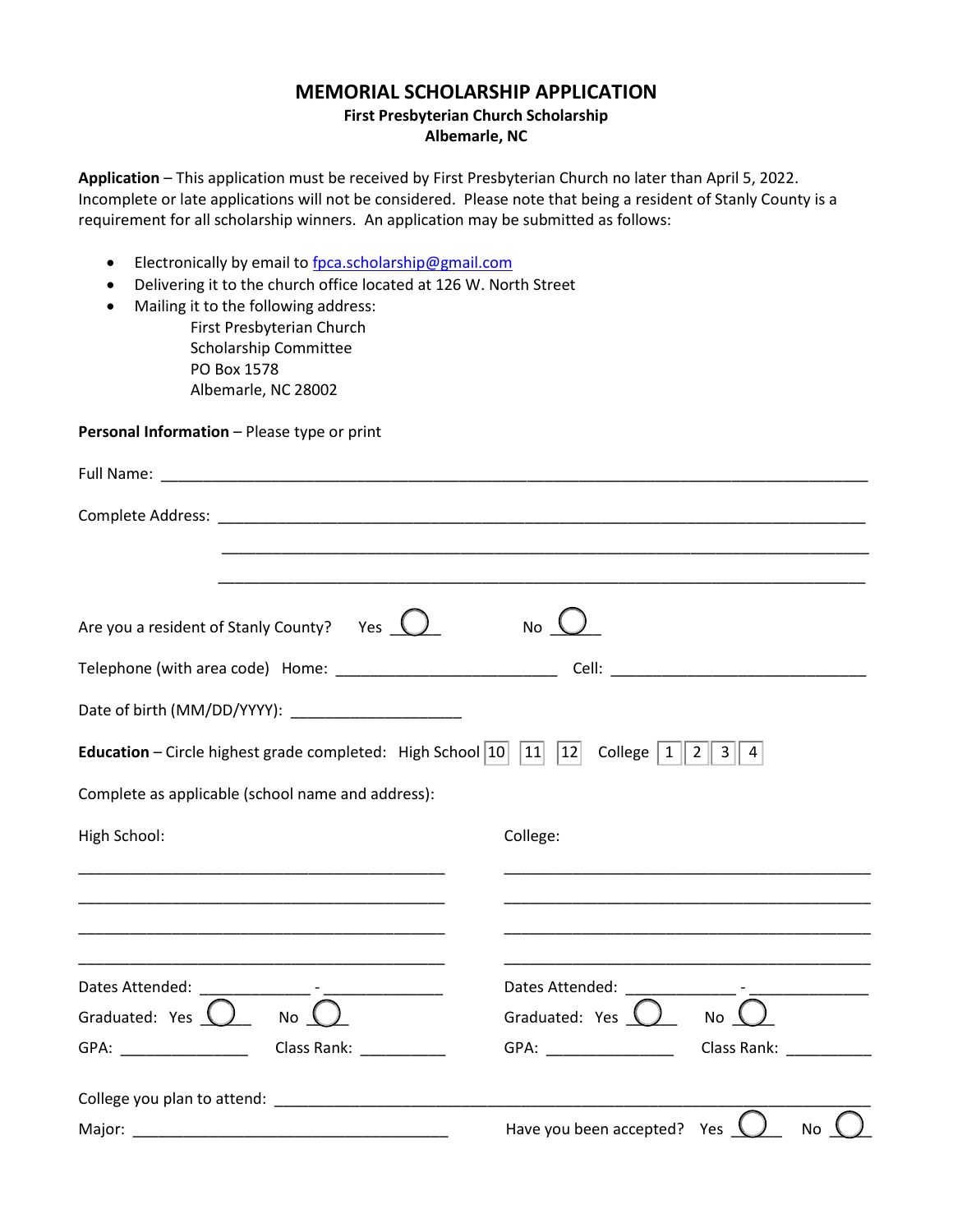**Extracurricular Activities** – Please list your volunteer activities (School, Church, Community, Athletic) for the last 3 years. Include in any awards, leadership positions, and the number of years of participation. (Example: National Honor Society,  $11^{\text{th}}$  and  $12^{\text{th}}$  grades, President of NHS  $12^{\text{th}}$  grade)

| Do you attend church regularly? Yes $\overline{\mathbb{O}}$ No $\overline{\mathbb{O}}$ Are you a member? Yes $\overline{\mathbb{O}}$ No $\overline{\mathbb{O}}$ |  |  |  |
|-----------------------------------------------------------------------------------------------------------------------------------------------------------------|--|--|--|
|                                                                                                                                                                 |  |  |  |

**Work and Family Responsibilities** – Please list your work and/or any essential family responsibilities. For jobs, include the business name, hours worked per week and job title. For essential (and significant) family responsibilities, include your list tasks, the individuals for which you provide care and the hours that you work per week in this role.

## **Family Financial Information**

| Are you listed as a dependent on your parents' tax returns? Yes $\bigcirc$ No $\bigcirc$   |  |  |  |
|--------------------------------------------------------------------------------------------|--|--|--|
| If No, please skip this section and proceed to the PERSONAL FINANCIAL INFORMATION section. |  |  |  |
| If Yes, provide the information below:                                                     |  |  |  |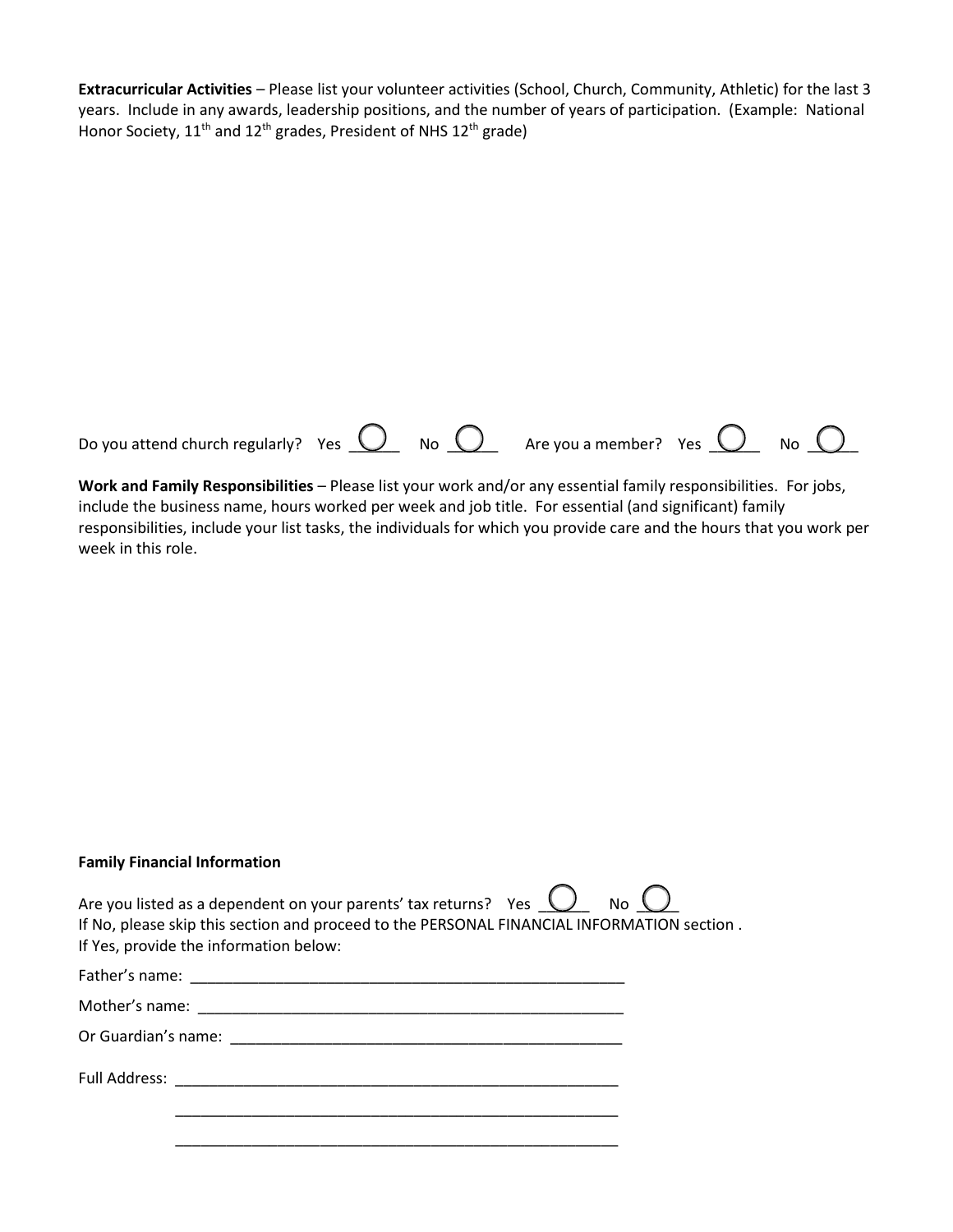|                   | As applicable, please list parent's or guardian work information.)                                                                                                                                        |
|-------------------|-----------------------------------------------------------------------------------------------------------------------------------------------------------------------------------------------------------|
|                   |                                                                                                                                                                                                           |
| Employer:         |                                                                                                                                                                                                           |
|                   |                                                                                                                                                                                                           |
| Employer:         |                                                                                                                                                                                                           |
|                   | Please list number of dependents in the household: ___                                                                                                                                                    |
|                   | Parent or Guardian Housing: Own home? Yes $\bigcirc$ No $\bigcirc$ Rent housing? Yes $\bigcirc$<br><b>No</b>                                                                                              |
|                   | Personal Financial Information - Do not complete if you are listed as a dependent                                                                                                                         |
|                   |                                                                                                                                                                                                           |
| Employer:         |                                                                                                                                                                                                           |
|                   |                                                                                                                                                                                                           |
|                   | Please list number of dependents in your household: ____________________<br>Your Housing: Own home? Yes $\bigcirc$ No $\bigcirc$ Rent housing? Yes $\bigcirc$<br>No (                                     |
|                   |                                                                                                                                                                                                           |
|                   | Please estimate how much you and your family can contribute to your college costs: ________________                                                                                                       |
|                   | Have you completed FAFSA? Yes: U<br>No: $\bigcup$                                                                                                                                                         |
|                   | Please list any scholarships you have already won:                                                                                                                                                        |
|                   | Have you applied for a First Presbyterian scholarship before? Yes $\bigcup$ No $\bigcup$<br>If yes, have you been a recipient? Yes $( )$ No $( )$                                                         |
| <b>References</b> |                                                                                                                                                                                                           |
|                   | Please list 3 references (other than family), including at least one teacher or counselor. Please have each<br>reference complete and return the attached reference forms. Three references are required. |
| Reference 1:      |                                                                                                                                                                                                           |
|                   | Name:                                                                                                                                                                                                     |
|                   |                                                                                                                                                                                                           |
|                   |                                                                                                                                                                                                           |